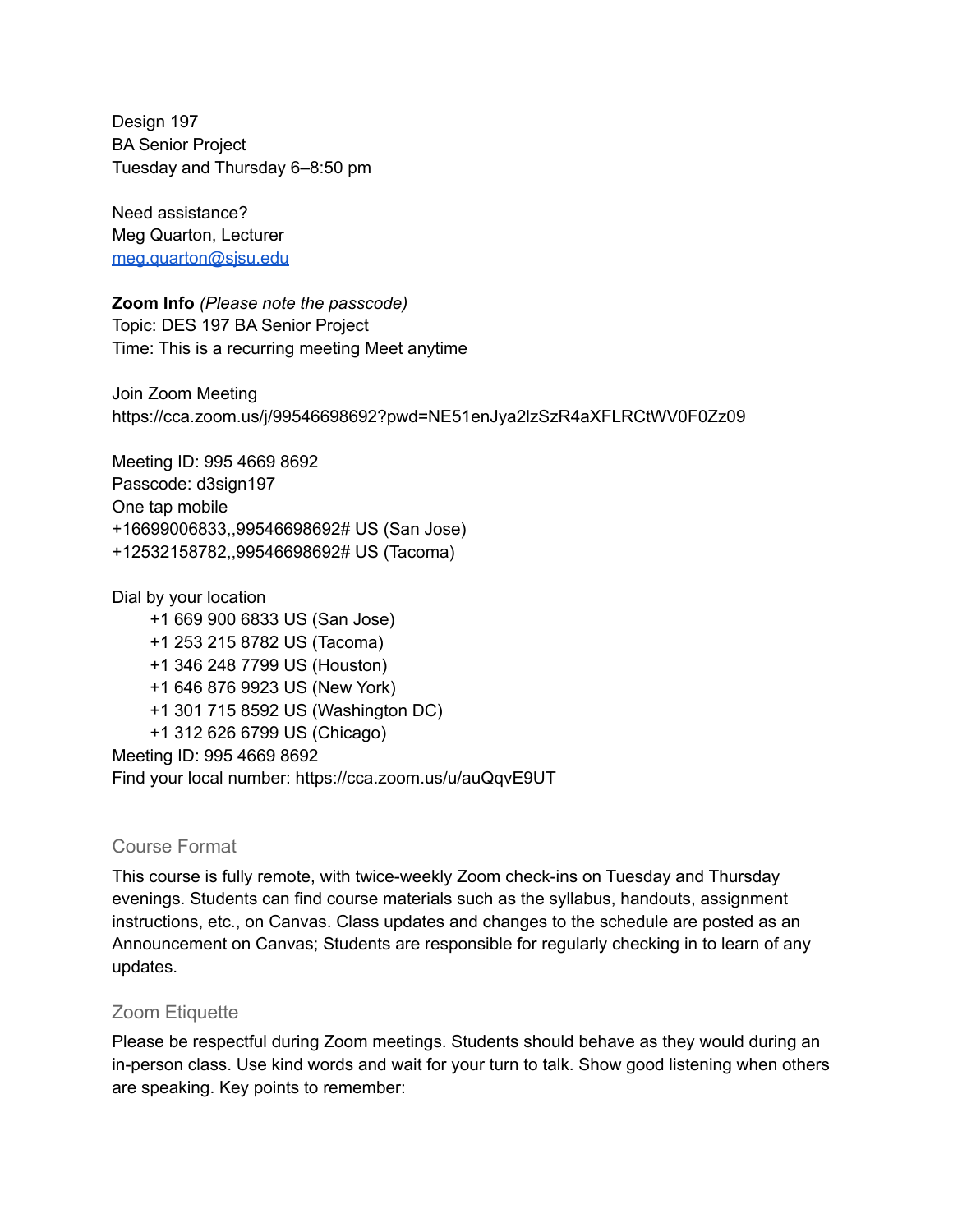- Be on time
- Pay attention to mute
- Learn the controls
- Don't multi-task
- Use video when you can
- Make "eye contact"

## Course Description

BA-Senior Project is an in-depth study of current issues in the design field. This course utilizes interdisciplinary approaches and concepts to provide a capstone experience for the design studies student.

This course satisfies three (3) units and addresses the resolution project of the BA Design Studies program, emphasizing Graphic Design. As this is the final requirement for the BA Design Studies Degree, the degree project is expected to represent a significant body of work accomplished over four years in the Department of Design program, through fitting the appropriate form to its content and audience, culminating in the design of an exhibit of the work. A substantial amount of student activity in the studio will address acquiring and refining these skills and knowledge.

# Student Learning Objectives

This is a studio-intensive course where five assigned projects will address collaborating and co-creating, experiencing design to enhance relationships between people, integrating design techniques and systems thinking to transform complexity into order and parts into patterns, defining personal strengths, as well as identifying specific career choices prior to graduation. Critiques, work-in-progress discussions, and assigned project reviews form the basis for small and large group discussions within this class. Students will be encouraged to apply evaluative skills and articulate them in the critique format. Students will also be challenged to determine goals and to make experimentations, observations, and decisions that result in concise, informative, and engaging visual statements.

# Course Learning Outcomes

Upon successful completion of this course, students will, through experimentation, careful analysis, and evaluation, establish a basis for visual problem solving utilizing the following interrelated theories.

- Organize information to make compelling and experimental visual expressions for presentation
- Investigate and deepen the design process and recognize collaboration as a creative process
- Experience design as the means to enhance relationships between people
- Integrate design techniques and systems thinking to transform complexity into order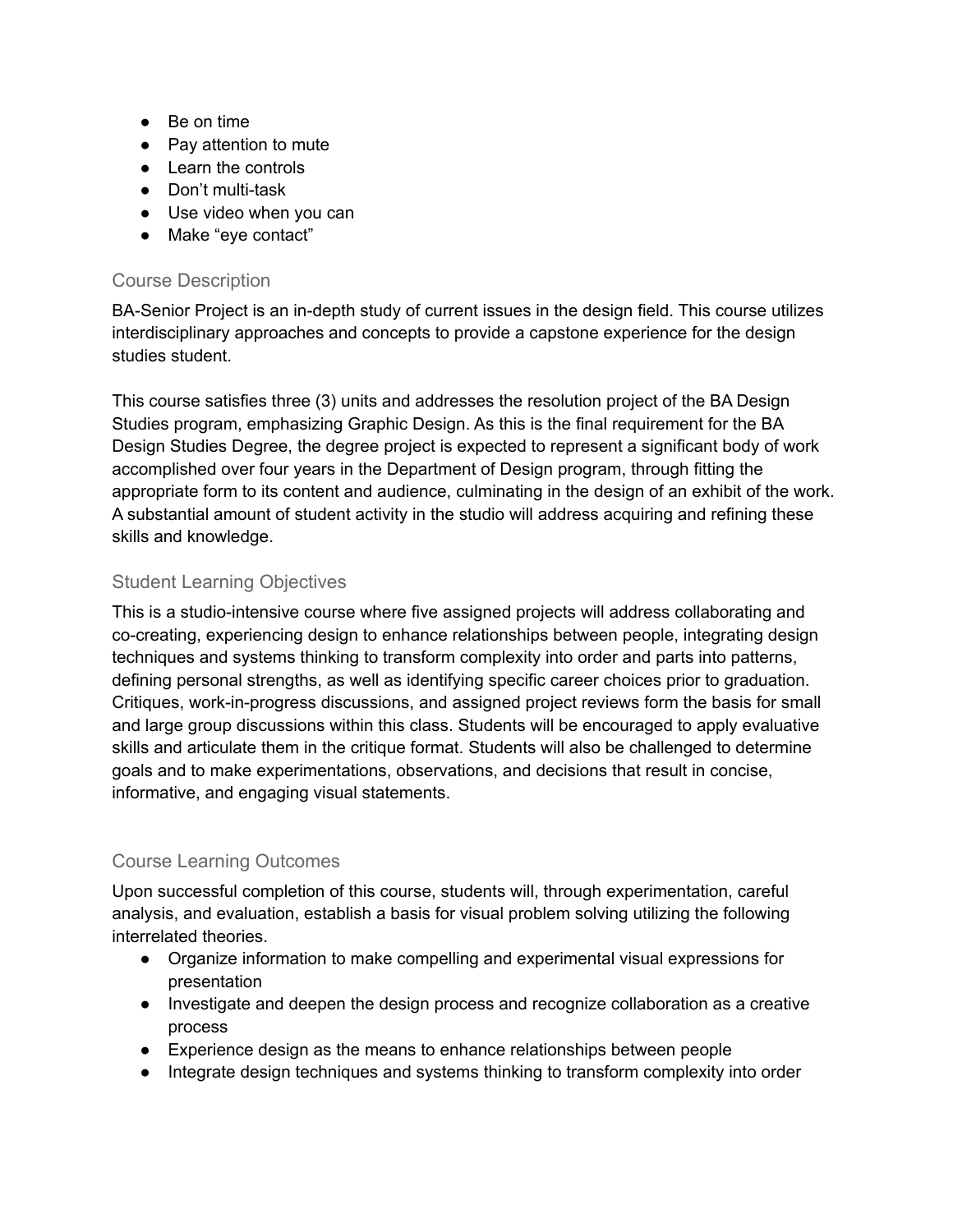- Demonstrate professional standards for model making and apply time management tools effectively
- Define personal strengths and identify specific career choices prior to graduation

# Technology Requirements

Students are required to have an electronic device (laptop, desktop, or tablet) with a camera and built-in microphone. SJSU has a free equipment loan program available for students. Students are responsible for ensuring that they have access to reliable Wi-Fi during class. If students are unable to have reliable Wi-Fi, they must inform the instructor, as soon as possible. See Learn Anywhere website for current Wi-Fi options on campus.

# Other Technology Requirements / Equipment / Material

- Portable computer with software—Adobe CC and Fonts (Required)
- Ink-jet Printer color (11"x17" Recommended)
- Sketchbook
- Reliable data backup
- Cutting mat, metal ruler; x-acto knife; digital camera; pencils

## Expenses *(This is not a course fee)*

The estimated cost for semester course-related supplies/materials is \$200 and will vary according to the individual.

# Course Requirements and Assignments

Increasingly, the contemporary role of the designer includes not simply that of form-giver but also problem-solver. Consequently, designers need the ability to creatively examine complex issues, and the content and information that is developed from these examinations must be given form.

Five major projects will be assigned. Several preliminary presentations leading up to each final project will be required. **The fifth project will be due on the last day of class and is independently designed outside class.**

Success in this course is based on the expectation that students will spend, for each unit of credit, a minimum of 45 hours over the length of the course (normally three hours per unit per week) for instruction, preparation/studying, or course-related activities, including but not limited to internships, labs, and clinical practica. Other course structures will have equivalent workload expectations as described in the syllabus.

*Note: Students are expected to be familiar or to independently make themselves familiar with basic digital graphics applications or any applications pertinent to their projects, as these will not be taught in class. In-class workdays will be scheduled, however, a formidable amount of out-of-class work will also be necessary.*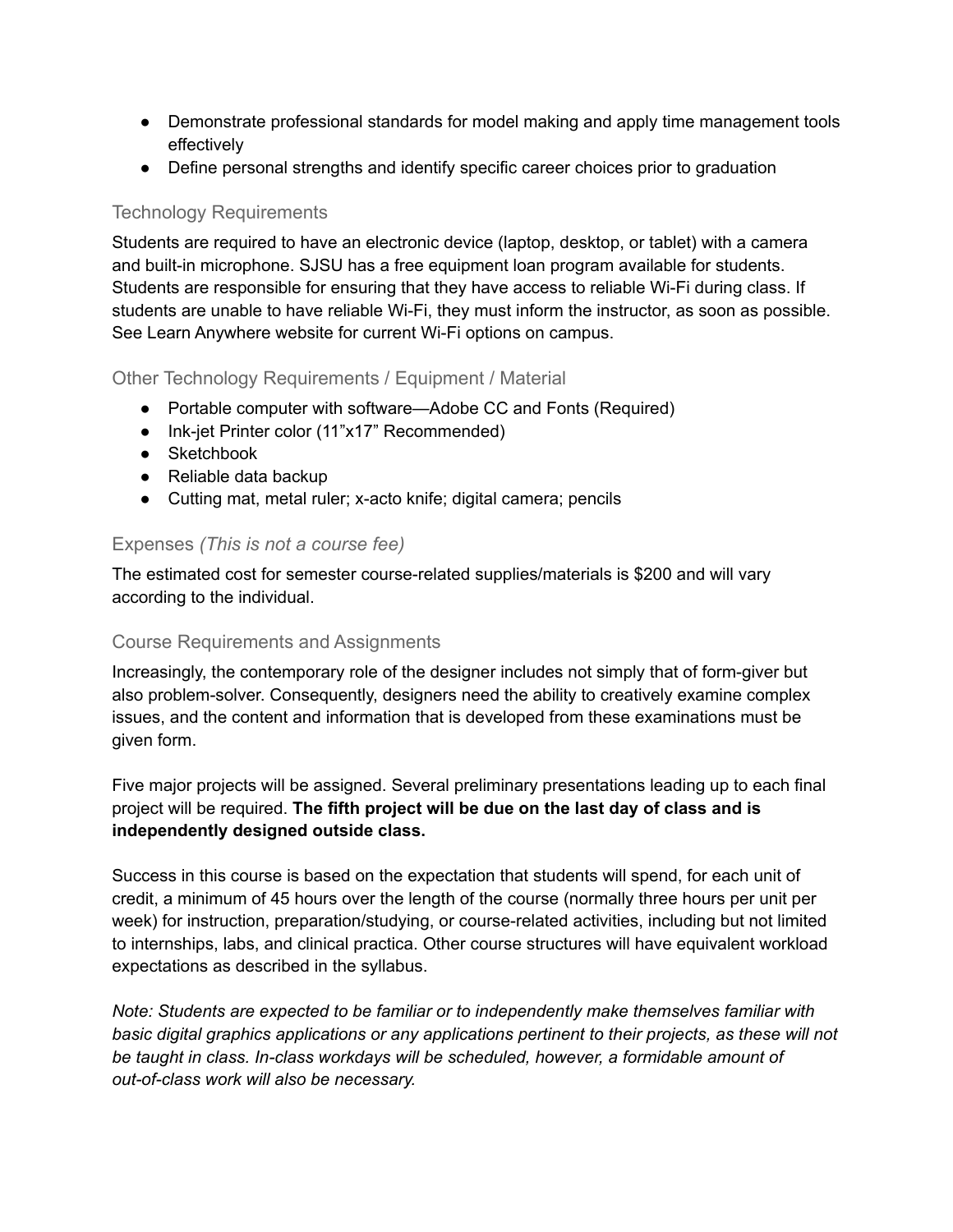### **Attendance**

Regular, prompt attendance for all classes - as outlined in Canvas - is required. Attendance will be taken at the beginning of each class. Students must participate for the entire class period—including studio time for work and critique—to be considered present. If a student does not meet the instructor's requirements for the day, the student will be marked as absent. Students who arrive more than five minutes late to a Zoom session will be marked as such. This is a strict attendance policy.

Unless otherwise excused, students should meet all instructor deadlines. If a student must miss a class, please email the instructor beforehand. Students are responsible for obtaining any material missed in class.

*Note: According to University Policy F15-12, Students are expected to attend all meetings for the courses in which they are enrolled as they are responsible for material discussed therein and active participation is frequently essential to ensure maximum benefit to all class members. In some cases, attendance is fundamental to course objectives; for example, students may be required to interact with others in the class. Attendance is the responsibility of the student. Participation may be used as a criterion for grading when the parameters and their evaluation are clearly defined in the course syllabus and the percentage of the overall grade is stated.*

## Evaluation and Grading

Each project will be graded upon completion and assigned a letter grade according to the University policy—A through F. Late projects are subject to an F unless prior arrangements have been made (health, family emergency, etc.) An incomplete will only be granted to students with documented extenuating circumstances e.g. debilitating illness, family emergency, etc. Semester projects cannot be re-done for re-evaluation, no exceptions.

Grades are determined by the student's methodology, process, and completion of each project. Students will be evaluated at three levels:

20% Participation in group discussions 30% Preparedness and rigor of the process 50% Final results of projects

- A: Excellent work. Strong work ethic. Perfect attendance.
- B: Solid. Above-average work. Room for improvement.
- C: Average work. Little or no class participation.
- D: Incomplete work. Little effort.
- F: Failure to meet the course requirements

#### **Deadlines**

No extensions will be given except in cases of documented emergencies, serious illness. If such a circumstance should arise, please contact the instructor as early as possible and be ready to